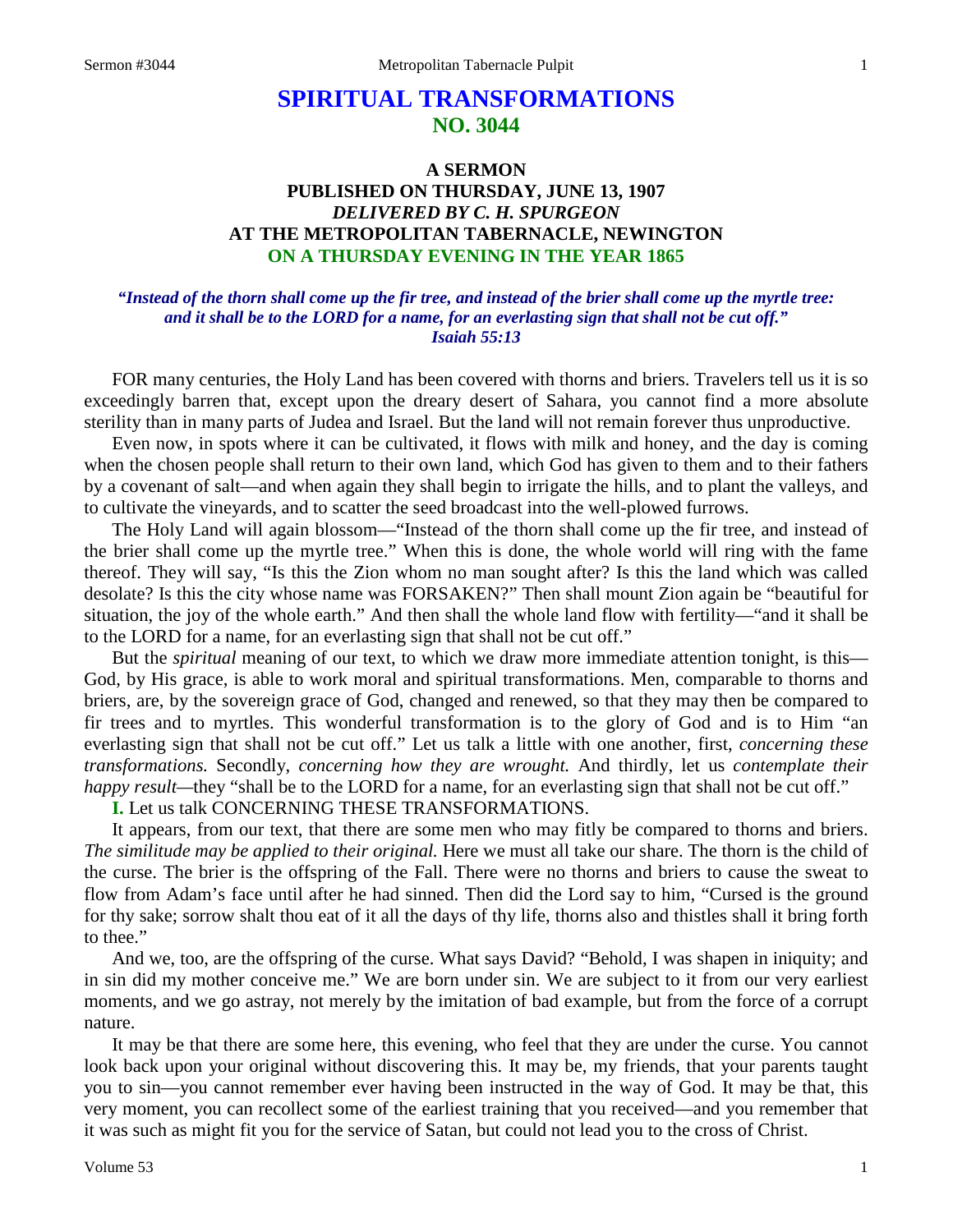You feel that you are under the curse, and you have met such afflictions, and your own heart is so heavy that if I were to write anyone down as a child of the curse, you would boldly say, "Put my name in the list. Indeed, I am of a traitor born and I feel in my blood the taint of his sin."

There is comfort for us, however, even though this is true of us. We are thorns, but the Lord can transform us into myrtles. JEHOVAH knows how to remove the curse of the first Adam by the blessing of the second Adam. He can tear up by the roots everything that is vile, and sinful, and accursed, and can plant in the stead thereof, everything that is lovely and of good repute, and so we shall inherit His blessing. So, be of good comfort—though you are under the curse just now, the Lord Jesus, who was made a curse for us, is able yet to pronounce you blessed.

Again, *the thorn is the true image of the sinner because it is of no sort of service.* I suppose almost everything has its use, but I do not know that there has been discovered any use for the thorn and the brier. So has it been with many of us, and it is so with some of you tonight.

What have you done for God? Twenty years, young man, have brought you to maturity, but what quit-rent has the Almighty ever received from you? Perhaps forty years have ripened your manhood, but hitherto, what songs of praise have gone up to heaven from you? What acceptable fruits have you laid upon God's altar?

You are His vineyard—what ripe grapes have ever come to Him from you? He has digged about you, protected you by the wall of His providence, and watched over you with tenderest care. How is it that, when He looks for grapes, you bring forth only wild grapes? When He expects to have some return for the talent which He has committed to your care, how is it that you have wrapped it in a napkin and have hidden your Lord's money?

You have been useless—not exactly so to your fellow men—your children have received your care—you have been, perhaps, some help to your neighbors and to your friends. But as far as God is concerned, the natural man is perfectly useless. He brings no harvest to the great Owner of the ground.

Did I say, just now, you were forty years old? What if there should be, in this place, some unconverted person of sixty, seventy, or even eighty? And all these years, in vain has the light of heaven shone for you. In vain has the divine long-suffering said, "Spare him yet another year." In vain the preaching of God's Word to you and all the ordinances of His house—you are still bare, leafless, fruitless.

You have only lived unto yourself and you have in nowise glorified your Creator and your Preserver. You are a thorn and a brier. Yet be of good comfort—if you have a heart for better things, God can make you into the fir tree and the myrtle, that yield genial shade and gladden the gardens of the Lord. He can yet transform your uselessness into true service and take you from amongst the idlers in the market to go and work actively and with success in His vineyard.

*The thorn, too* (we have only commenced upon this point), *wastes the genial influences which, falling upon good wheat, would have produced a harvest.* The rain fell today, but it fell upon thorns and briers as well as upon the green blades of the wheat. The dews will weep, and they will fall quite as copiously upon the thickly tangled thistles and matted briers as upon the cottager's well-weeded garden.

And when the sun shines out with cheering ray, he will have rays quite as genial for the thistles and for the briers as for the fruit trees and for the barley and the wheat. So it is with you unconverted men and women. You have received God's daily favors in as great abundance as the righteous have. Nay, perhaps you have had even more.

You have been sitting, clothed in fine linen, like Dives, while God's own saints have been rotting at your gates, like Lazarus. You have not pined for lack of the outward influences of the means of grace. Some of you are sermon-hearers. You are constantly within God's gates. You frequent the place where the proclamation of mercy is freely made. Your Bibles are not unknown to you, and yet all this has been wasted on you.

Are you not nigh unto cursing? Visited by daily favor, rebuked by conscience, aroused at times by the natural motion of your own heart, awakened by God's Spirit, awed under His Word, and yet, for all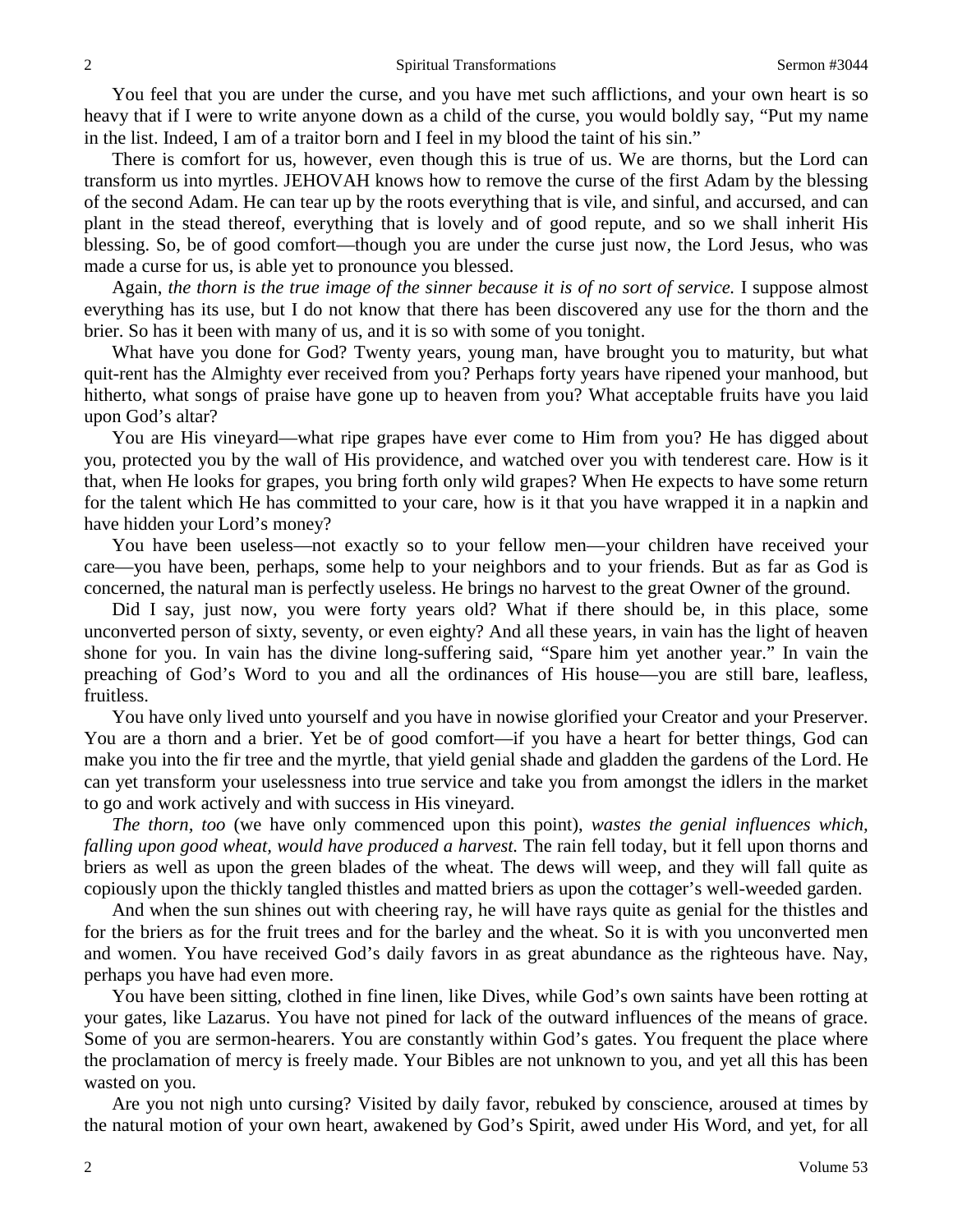this, you are aliens from the commonwealth of Israel. Yet despair not! If your souls seek after better things, God is able to transform these wasteful thorns, these briers that bear no fruit, into fig trees that shall shower their luscious fruit all around.

It was a foolish saying of a certain preacher that the tares would never become wheat—what business had he to strain Christ's parable? This I know—the brier can become a myrtle and the thistle can become a fir tree by divine grace. Did the man mean to deny the possibility of conversion? Did he mean to say that almighty grace could not turn the lion into a lamb, the raven into a dove?

If so, he uttered a direct blasphemy, for there is no miracle of grace which God cannot perform. He can take the black lumps of ebony and make them alabaster. He can cast the tree of the cross into Marah's bitter waters and make them sweet as the water of the well of Bethlehem for which David thirsted. He can take the poison out of the asp and the sting out of the cockatrice—and make them serviceable to God and man. The camel can go through the needle's eye. Know of a surety, that nothing is too hard for the Lord. He can accomplish whatever He pleases.

To continue our remarks upon the thorn and its transformation into the fir tree—*Is not the thorn a hurtful thing?* It rends and tears the passers-by. Sometimes, if I would pursue my path straight across to yonder point, I must break through a hedge of briers—and how often has the Christian been tormented and torn by the thorns of the ungodly!

Let the age of martyrs tell how God's saints have had their flesh torn from their bones by these thorns and briers. And let a weeping mother tell how her son has broken her heart and turned her hair prematurely grey. And let a sorrowing wife tell how an ungodly husband has sent her to her chamber with briny tears streaming from her eyes. And let us all tell how sometimes our ungodly relatives have made our hearts beat fast with dread anxiety for them. Lot cannot live in Sodom without being vexed and David cannot sojourn in Mesech without crying, "Woe is me, that I sojourn in Mesech, that I dwell in the tents of Kedar!"

But remember, however much you have persecuted God's saints, however hardly you may have dealt with the followers of Christ, the Lord is able to transform you into one of them. Paul little thought, when he was riding to Damascus, that it would be so with him. He had his precious documents all safe. "I will harry the Nazarenes," he seemed to say. "I will bring them to the whipping post. I will drag them out of the synagogue and compel them to blaspheme."

Little do you know, Paul, that you shall soon bend the knee to that very Jesus of Nazareth whom you hate. A light shines about him, brighter than the noonday sun. He falls from his horse. He hears a voice which says, "Saul, Saul, why persecutest thou me?" Then meekly he asks, "Who art thou, Lord?" And the answer comes, "I am Jesus whom thou persecutest: it is hard for thee to kick against the pricks."

Ah, sinner, perhaps you do not know that *you are persecuting Jesus.* You think that it is only your child, or your wife, or your mother. But in persecuting the members of the body of Christ, you persecute the Head.

Saul of Tarsus is lead by the hand to Damascus, and after his conversion, who is more bold than he? The preacher upon Mars' hill, the witness before Nero, the aged man of God sitting in the dungeon, the child of God with his head upon the block—this is the man who persecuted the saints of God—but is now full of zeal above all others for the spread of the knowledge of Christ. The thorn is turned into a fir tree and the brier into a myrtle tree.

Nor have I yet exhausted the figure. *The thorn sows its own seed.* And when the winds get up, they bear upon their wings the thistledown—and the seed is dropped here and there and everywhere. You cannot keep thistles to themselves. If you grow them in your own garden, they will be in your neighbor's garden before long. And if your neighbor grows them, it will be difficult for you to keep them out of your plot.

And here is the worst point about an unconverted man. If you have been doing mischief, your children grow up in your own image or your servants imitate their master. If you are an unscrupulous trader, you assist to make other traders, if not palpably dishonest, yet scandalously lax. Your language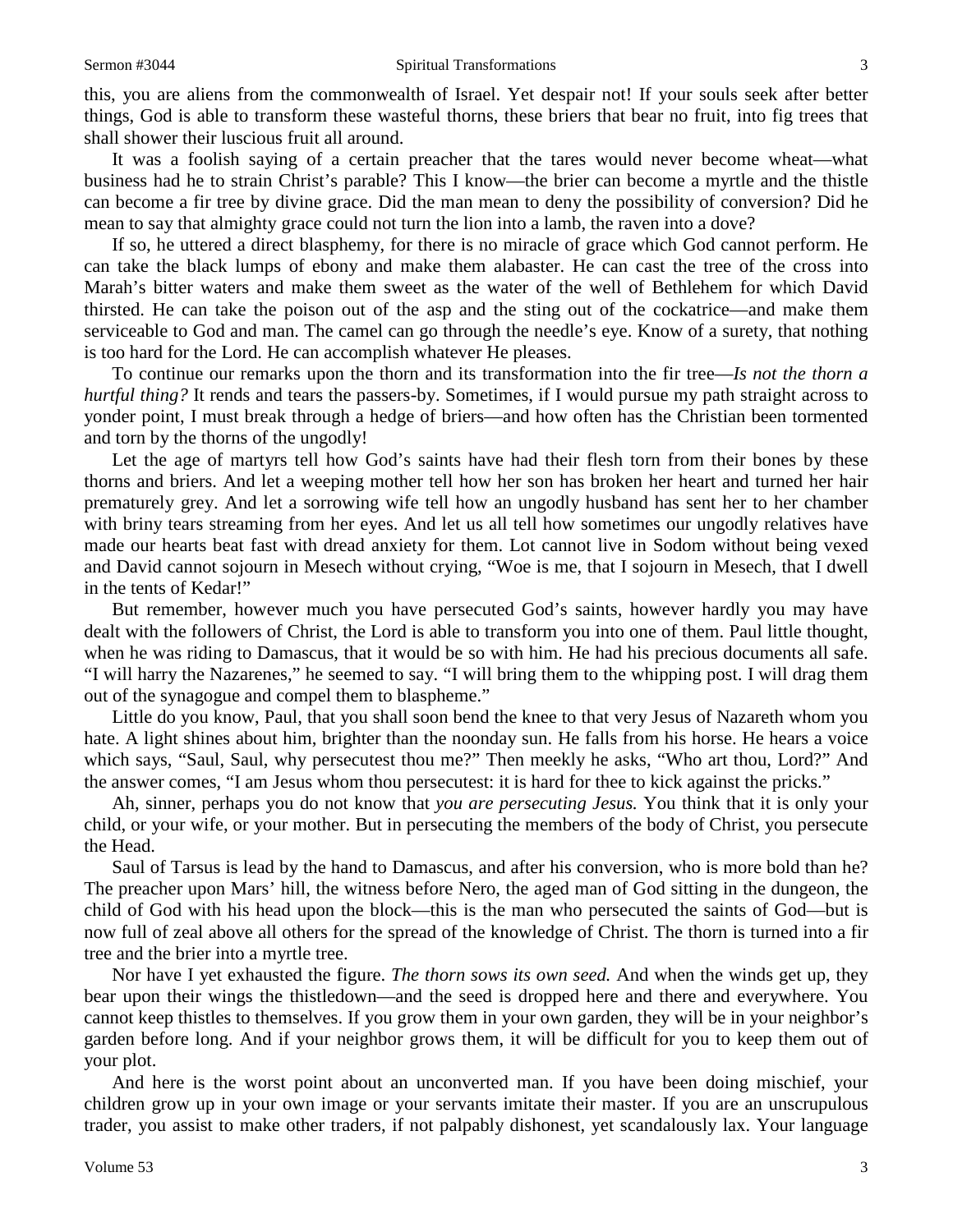pollutes the air you breathe. Or if you keep that tolerably right, your sentiments are not without their influence upon your fellow men. You live not unto yourselves. If you were to lead a hermit's life, your very absence from society would have its influence.

If you are literally a leper, I may shut you up, and make you cover your lip, and cast ashes on your head, and cry, "Unclean! Unclean!" but with your spiritual leprosy, I cannot so seclude you. You will taint the air wherever you go—it is not possible for you to do otherwise than to spread pollution round about you. O thorn, seed-sowing thorn, may God change you!

Do I tonight address some infidel who has been very earnest in the propagation of his views? How would my heart leap if the Lord would make you just as earnest in uplifting the cross upon which you have trampled. He can do it. I pray God that He may. Do I speak tonight to one who has been furiously set against the things of God? Brethren, the worst of sinners make the best of saints. And if the Lord shall please to touch you, you shall be just as hot for Him as you now are against Him.

He that has much forgiven shall love much. No one could break an alabaster box of precious ointment but the woman who was a sinner. John Bunyan used to say that he believed there would be a great band of saints in the next generation, for his own generation was noted for its many great sinners and he did hope that, as these great sinners grew up, God would transform them into great saints.

We could mention many names of men who have been, as it were, the devil's sergeants, but who, when God has once transformed them into His own soldiers, have made most blessed recruiting sergeants for the kingdom of Christ. Look at John Newton, and John Bunyan and other men of that stamp—and see what sovereign grace can do in similar cases.

Yet once more. I cannot help remarking that *it was the thorn and the brier that composed the crown that pierced the Savior's temples.* And it is our sins, our cruel sins, that have been His chief tormentors. Every soul that lives without Christ, after having heard of Him, is piercing Christ's temples afresh. When you think that He is unwilling to forgive you, that ungenerous thought wounds Him more than anything else. And when you speak ill of His name—when you slander His people and despise His saints, what are you doing but plaiting another crown of thorns to put upon His head?

Yet you, you who have pierced the Savior's brow, you can yet become a myrtle to crown that brow with victory. The Savior, having fought for you and won you—having bought you with His heart's blood—will put you as a wreath about His brow, "and it shall be to the LORD for a name, for an everlasting sign that shall not be cut off."

The meaning of the whole is that God does, by the power of the Gospel, transform His enemies into His friends. He turns men from darkness to light, from the power of Satan to the kingdom of Christ, from being possessed with devils to become full of the Holy Spirit, from being a den of dragons, full of sin, to be temples where every grace shall shine to reflect the glory of the Most High. Some of you can bear witness to this as a matter of experience—others of you contemplate it with strong desire.

**II.** Secondly, we are to consider HOW THIS TRANSFORMATION IS WROUGHT IN MEN.

It is worked by the *secret and mysterious agency of God the Holy Spirit.* Certainly, dear friends, it can never be wrought in us by the power of man. Let us tremble if our religion rests upon any man, for that is a poor, unstable foundation.

I learn, each day, more and more, my utter inability to do good to my fellow men apart from the Spirit of God. There come to me, sometimes, cases that completely stagger me. I try, for instance, to comfort a broken heart. I seek, but in vain, all sorts of metaphors to make the truth clear. I quote the promises, bow the knee in prayer, and yet, after all, the poor troubled spirit has to go away unbelieving still, for only God can give it faith.

There are other cases, where we know of men who have lived in sin, and God has been pleased to put His afflicting hand upon them, and we do not know what to say to them. They profess repentance, but we fear it is only remorse. They talk of faith in Christ, but we are afraid it is a delusion. We would convince them of sin if we could. We remind them of the past and they give an assent to every sentence we utter against them, but yet they feel not the evil of their own ways.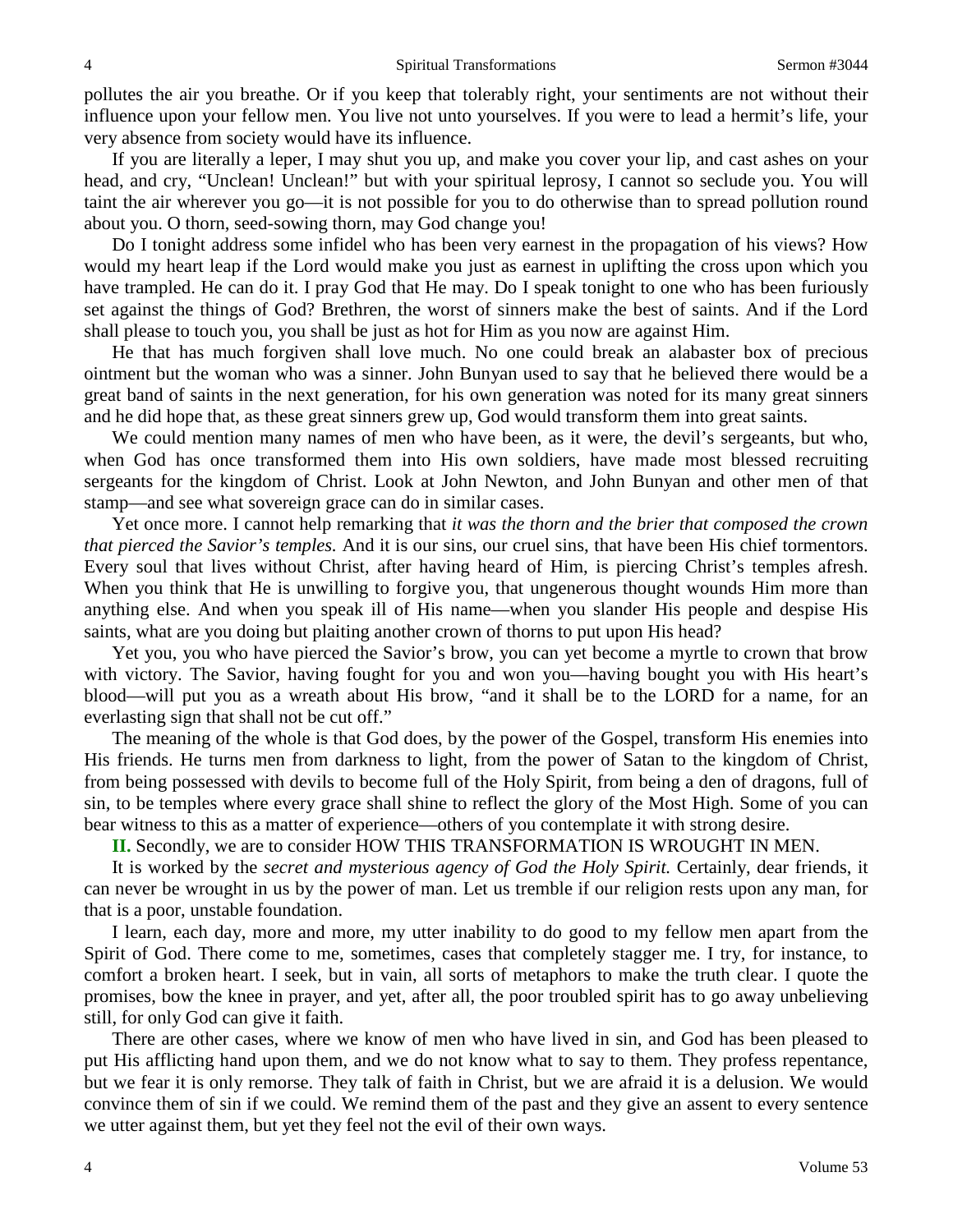Oh, it is hard work to deal with sinners! It needs a sharper tool than man can keep in his tool-basket. Only God Himself can break hearts—and when they are broken—only the same hand that broke them can bind them up.

It is the Holy Spirit, then, who is everywhere in the midst of His church, who comes forth and puts Himself into direct contact with a human spirit, and straightway, a change is affected. I cannot tell you with what part of man the Holy Spirit begins, but this I can tell you—He changes the whole man. The judgment no longer takes darkness for light and light for darkness. The will is no longer obstinately set against God, but bows its neck to the yoke of Christ. The affections are no longer set upon sinful pleasure, but they are set upon Christ.

It is true that corruption still remains in the heart, but a new heart and a right spirit are given. There is put into the quickened soul a living seed, which cannot sin, because it is born of God—a living seed which lives and abides forever. "I don't know," said one, "whether the world is a new world, or whether I am a new creature, but it is one of the two, for 'old things are passed away, and all things are become new."

When Christ descends into the human heart to reign, He seems to take this motto, "Behold, I make all things new." Therefore is "a new heaven and a new earth, wherein dwelleth righteousness," within that poor sinner's heart. It is a complete change. You will observe that it is not the thorn somewhat trimmed and pruned—it is not the brier made to grow upon a wall and trained into order—that is reformation.

But it is the thorn turned into a fir tree—this is a perfect re-creation, a making anew of the man and this happens to every one of us, by the power and energy of the Divine Spirit, or else in the garden of the Lord we shall never bloom, nor ought we to join the church of God on earth, for we have no part nor lot in the matter.

But while I have said that it is the Spirit who works this change, you are inquiring *by what means He does it.* If you will kindly refer to the chapter from which my text is taken, you will observe that the Lord Jesus has to do with it—"Behold, I have given him for a witness to the people, a leader and commander to the people." That verse comes before my text.

We must know Christ before we can ever be changed. Some people think they are to change themselves and then come to Christ. Oh, no! Come to Jesus just as you are! It is the work of His Spirit to change you. You are not to work a miracle and then come to show the miracle to Christ, but you are to come to Christ to have the miracle wrought.

It is Christ's work to begin with the sinner as the sinner, even as the Good Samaritan did with the man who fell among thieves. He did not wait for him to be cured before he helped him, but he poured oil and wine into his wounds, lifted him upon his beast, and then carried him to the inn. And Christ is able to save to the uttermost all who come unto God by Him.

But the chapter seems to teach another lesson. You say, "I know that the Holy Spirit brings Christ home to the heart and conscience, but how am I to get at Christ?" The chapter tells you. It says that God's Word shall not return unto Him void. The way by which Christ is discovered and found by a sinner is by Christ being preached to him. "Hear*,* and your soul shall live." That is the Gospel.

The way by which Christ comes into the soul is through Ear-gate. "Satan tries to stop up Ear-gate with mud," says John Bunyan. But oh, it is a glorious thing when God clears away the mud of prejudice, so that men are willing to hear the truth.

There was an old man, a member of this church, who used to preach every Sunday in Billingsgate, and many persons tried to begin a controversy with him, but he was an old soldier in more senses than one, and his answer was, when anybody tried to dispute or enter into an argument with him, "'Hear, and your soul shall live.' I have not come to controvert, but to preach the truth—'Hear, and your soul shall live.'" That was a plain answer, sure enough.

Now, you know that simple trust in Christ is all that He asks of you—and even that He gives you. 'Tis the work of His own Spirit. Hear this, then, you thorns and briers, before God sets Himself in battle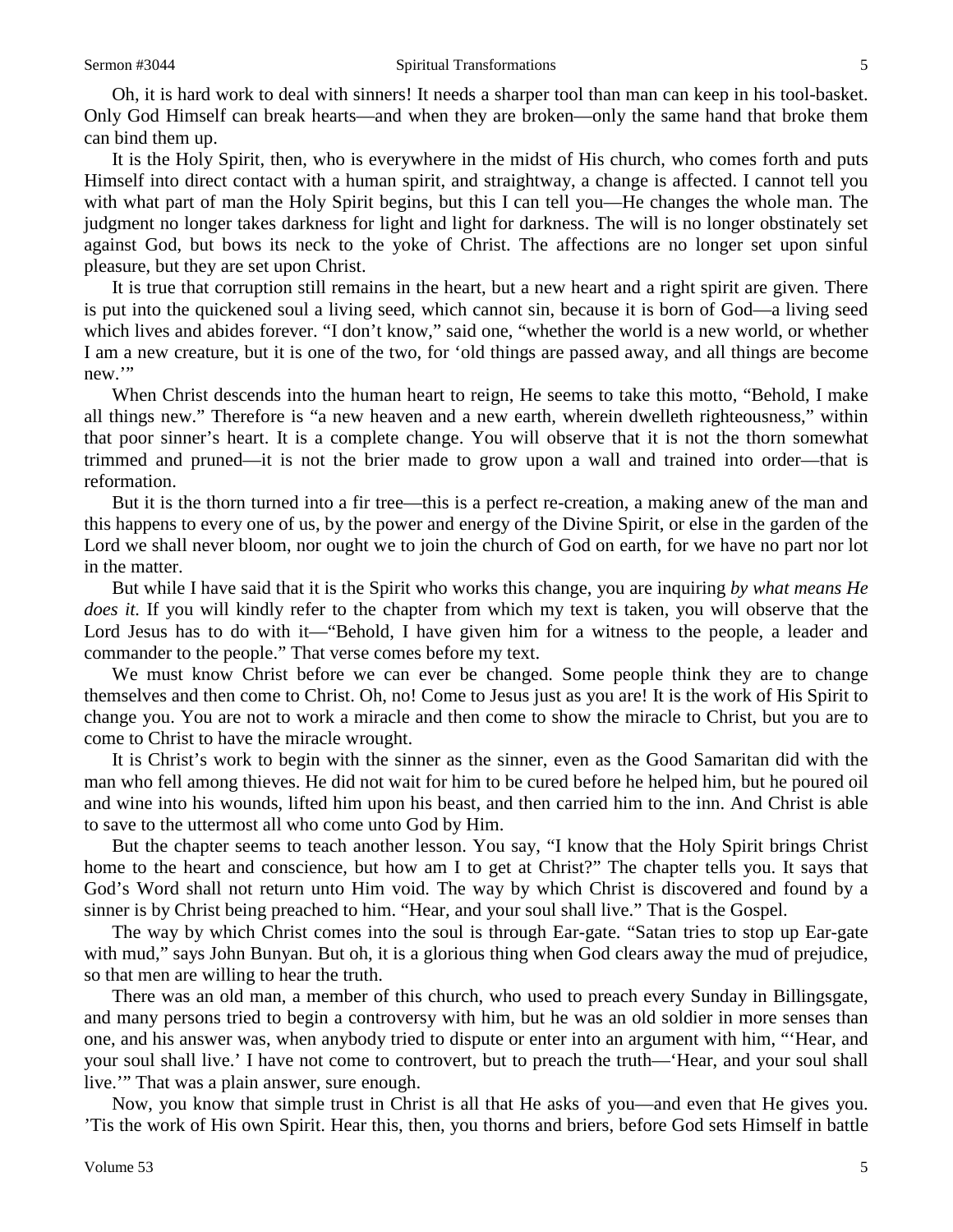array against you—before His fires devour you. Hear the gentle notes of a Father's heart as He speaks in Gospel invitations to you, "Come, buy wine and milk without money and without price." "Ho, every one that thirsteth, come ye to the waters." May you all be brought there! May God's grace bring you all to lay hold on Christ!

**III.** And then, to close—WHAT IS THE RESULT OF THIS TRANSFORMATION?

To whose honor shall so beneficial a change redound? *"It shall be to the LORD for a name."* As soon as that great sinner gets converted, it makes a buzz and a noise in the workshop where he goes. "What?" they ask, "has that wretch become a saint?" He used to curse, but, "Behold, he prayeth!" He could drink with the drunkard, but now he walks in the fear of God "in all temperance and sobriety." He could not be trusted, but now temptation cannot turn him from his integrity. The name of Christ at one time brought the blood into his cheeks, but now,—

# *"Sweeter sounds than music knows Charm him in Immanuel's name."*

I say there is a buzz about the workshop—the men say to one another, "What is the meaning of this? How came this about." And though they hate the change, yet they gaze at it and admire it. They cannot understand it. They are like the magicians of Egypt—they cannot do these things with their enchantments, and therefore they are compelled to say, "This is the finger of God."

If God converts some ordinary sinners, He does not get half so much glory out of them as He does out of these extraordinary ones. The man whose vile character was known in a whole parish, whose name was foul in the court where he lived, who had acquired a reputation for evil in the whole district when this thorn becomes a fir tree, then everyone wonders.

If I had in my garden a great brier which had once torn my hands, and one day, when I walked down, I saw, instead of that brier, a fir tree growing and a genial shade could be enjoyed under its boughs, how astonished I should be! I should naturally ask, "Who has done this? Who could have transformed this brier into a fir tree?" And so, when a great sinner is converted, the finger of God is recognized, and God is glorified. Even the ungodly are compelled to honor the name of the Most High when other ungodly ones are saved.

And then *as to the church,* the members are, perhaps, at first rather shy and cannot believe it is true. They hear that he, who once persecuted the brethren, now professes the name of their Master. And at last, they get good evidence of the truth of it—and oh, what hallowed glee there is amongst the sons of God!

There is a church meeting and he comes forward to confess his faith—they know how foully he has erred and they rejoice to see him brought back again. There may be one "elder brother" who is angry and will not come in, but for the most part, the household is very glad when the prodigal returns. And chief in joy among you all, when such a scene occurs, is the one who has preached the Gospel to you.

Oh, the joy of my soul when some of you were brought to Christ! I remember the cheering nights I had, and how I went to my house rejoicing and triumphant in my God because of some of you. You were once foul, "but ye are washed, but ye are sanctified, but ye are justified in the name of the Lord Jesus, and by the Spirit of our God." And truly, there would be more of such joy if others were brought in. Some of the best of the members of this church are those who were brands plucked out of the burning. May we have more such sinners saved by the blood of Jesus!

Nor is this all. There was *an angel* present when the deed was done. They are always present in the assemblies of the saints—hence it is that the women have their heads covered*—*"because of the angels." If no one else could see it, yet the angels, who cover their faces when they bow before God, would have us come into His presence in decency and in order.

This angel hears us weep—a stream of light ascends to the regions of the blessed. Straightway the bliss spreads throughout the celestial fields, and as the news is propagated, "A prodigal has returned,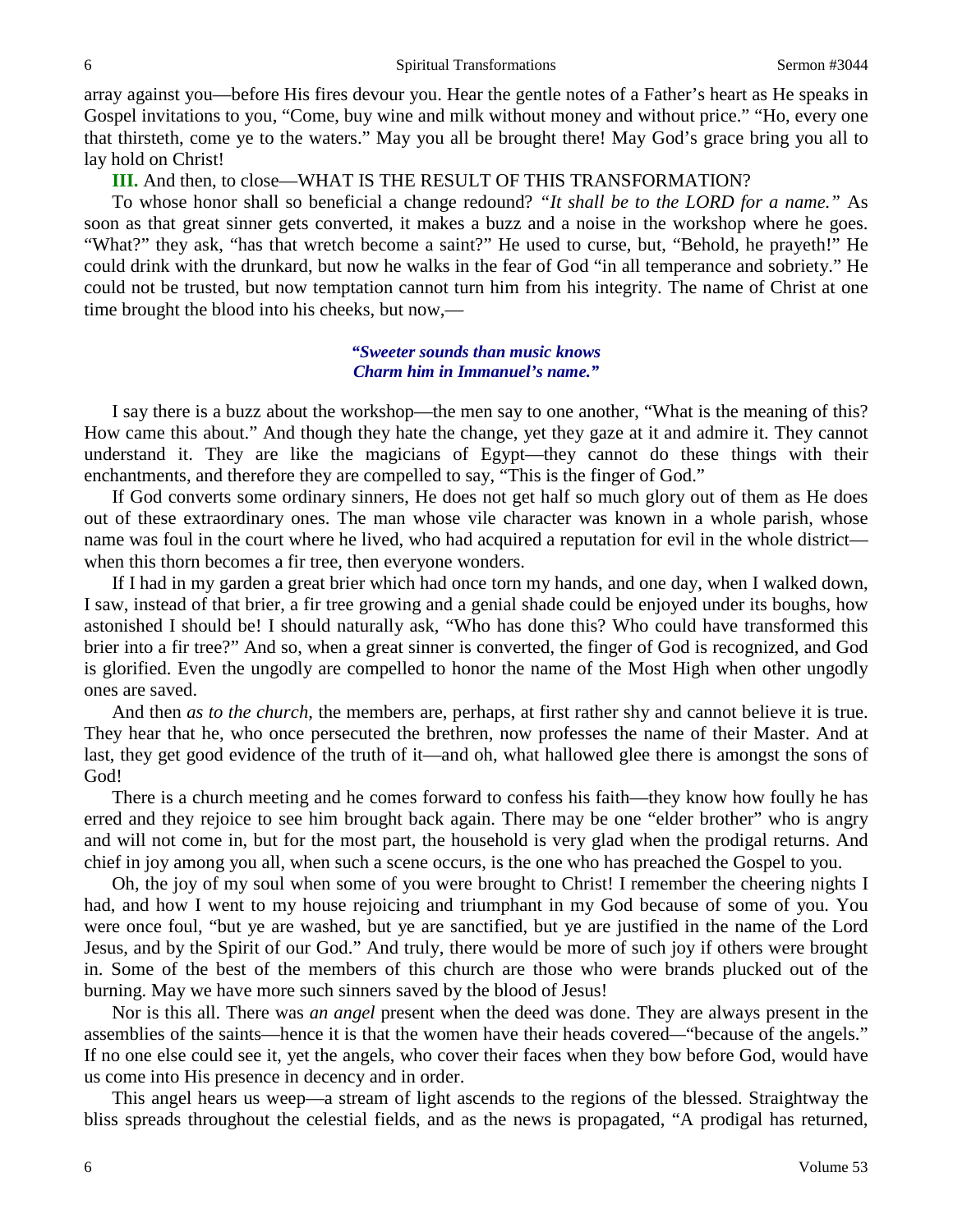another heir of glory is born," they take their harps and tune their strings anew. They bow with great reverence. They sing with loftier joy. They shout with more glorious praise, "Unto Him that loved the souls of men and washed them in His blood, to Him be glory, and honor, and power, and dominion, forever and ever."

And thus the songs of heaven are swollen, made more deep, more mighty with tumultuous joy by sinners saved on earth. Yes, they tell it in heaven that the thorn-brake has become a grove of firs, that the brier has become a myrtle. And what, shall I dare to say?*—even the Divine Trinity break forth in joy.*  Their joy cannot be increased, for God over all is "blessed for ever." But still, it is written, "He will rest in his love, he will joy over thee with singing."

Is it not said that, when the prodigal was yet a long way off, his father saw him? Can it be that, among the servants and friends, there was joy and none in the father's heart? Impossible! The Eternal God, JEHOVAH Himself, views with delight the chosen of His heart. Jesus sees the purchase of His blood. The Spirit sees the result of His own power, and so, up to the very throne of God, the impulse of a sinner saved is felt.

She came from the brothel. He came from the prison, and yet even heaven thrills with the news. She had defiled herself with sin. He had polluted others with his crimes, and yet angels tune their harps to JEHOVAH's praise because of them. Was that prophetic when the woman broke the alabaster box and filled the house with the perfume? Was that prophetic of what every penitent sinner does when his broken heart fills heaven and earth with the sweet perfume of joy because he is saved?

And when she washed the Savior's feet and wiped them with the hair of her head, was that prophetic too? Did that show how Jesus gets His greatest honor, His purest love, His fairest worship, and His sweetest solace from sinners saved by blood? Methinks it was so. May He get such joy from us! Truly Jesus died for me and at the foot of His cross, weeping I stand now to tell of His true love to sinners. And O poor sinner, Christ is able to save you! Whosoever comes to Him, He will in no wise cast out. Oh, that you would come! May sovereign grace compel you to come in!

I sat, this afternoon, looking at one with a withered countenance and a sunken cheek, marked out for death, once a member of this church, but foully fallen and gone far astray. And I remember two or three of his age, once also professors who, strange to say, also went away from God as he did. When I talked to him about the Lord and His infinite compassion, I could but have in my mind's eye the prodigal who wasted his substance with riotous living, and yet his father did not spurn him, did not even rebuke him, but he—

> *"—was to his Father's bosom pressed, Once again a child confessed, From his house no more to roam."*

And I thought I would say to you tonight,—

# *"Come and welcome, sinner, come."*

Do not think that God is harsh. Think not that Christ is untender. There is no breast so soft as His, no heart so deeply full of sympathy. He cries over the very worst of you, "How shall I give thee up, Ephraim? how shall I deliver thee Israel? how shall I make thee as Admah? how shall I set thee as Zeboim? My heart is turned within me; my repentings are kindled together. I cannot destroy thee, for I am God, and not man."

Oh, shall my Savior plead with you in vain? Shall the tears of Jesus fall to the ground? Shall the love of God have no attracting influence? Shall not mercy, as it rings its silver bell, draw you to the feast of love? Oh! wherefore will you die? Is sin so sweet that you will suffer for it forever? Are the trifles of this world so important in your estimation that you will lose heaven and eternal life? I pray you "seek the LORD while he may be found: call ye upon him while he is near," and think not that He will reject you, for "He will abundantly pardon." Oh, may He do this tonight!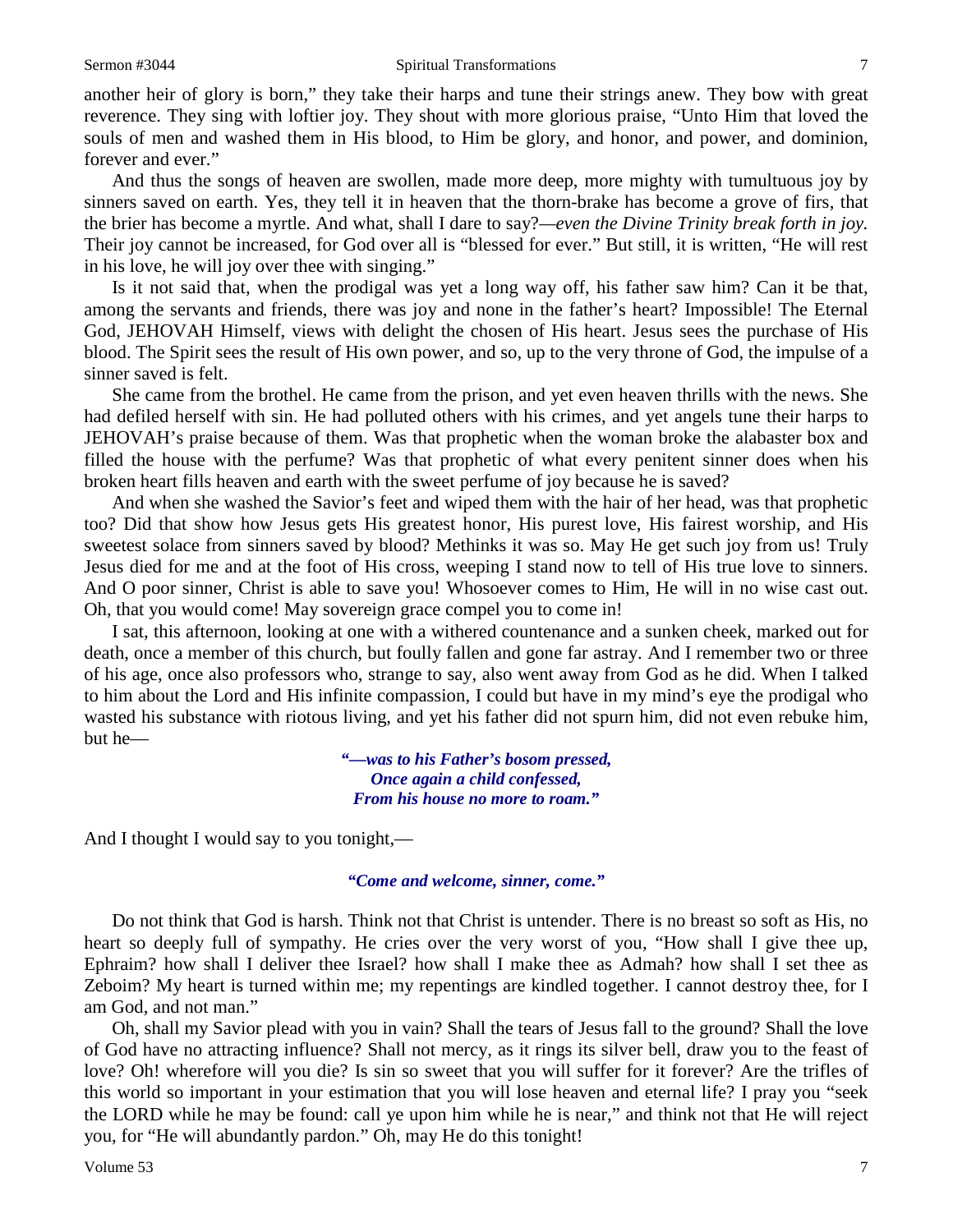*"My God, I feel the mournful scene; My bowels yearn o'er dying men; And fain my pity would reclaim, And snatch the firebrands from the flame.*

*"But feeble my compassion proves, And can but weep where most it loves; Thy own all-saving arm employ, And turn these drops of grief to joy."*

O Lord, do Thou it, for You can! Come forth, O Jesus, mount Your chariot now! Hell shakes at Your majesty. Heaven adores Your presence—earth cannot resist you. Gates of brass fly open and bars of iron are snapped. Come, Conqueror, now, and ride through the streets of this city and through the hearts of all of us, and they shall be Yours, "and it shall be to the LORD for a name, for an everlasting sign that shall not be cut off." May God command His blessing on you, for Jesus' sake! Amen.

# **EXPOSITION BY C. H. SPURGEON**

# *PSALM 84*

# **Verse 1.** *How amiable are thy tabernacles, O LORD of hosts!*

"Though they are only tabernacles, temporary structures that are soon to be taken down, and carried away, they are very dear to us. Your tabernacles are so lovely to us because You do meet us there."

**2.** *My soul longeth, yea, even fainteth for the courts of the LORD: my heart and my flesh crieth out for the living God.*

A little starving brings on an appetite for health-giving food—and a brief absence from the house of God, through sickness, or by reason of distance, makes a Christian sigh and cry for the dainties of the divine table. Even the heavy flesh, which is so slow to move, at last joins the heart in crying out for the living God.

**3.** *Yea, the sparrow hath found an house, and the swallow a nest for herself, where she may lay her young, even thine altars, O LORD of hosts, my King, and my God.* [See sermon #3041, The Sparrow and the Swallow. This exposition really belongs to that sermon, but there was not any space available for it there]

He envies even the sparrows which have no sort of bashfulness, but boldly enter God's house and find a house for themselves there. O Lord, make me like the sparrows, blessed in finding shelter in the courts of Your house! As for the swallow, she makes God's house a nest for herself and a place where she may lay her young.

And it is blessed when our children, as well as ourselves, love the house of God—when they have been so nurtured and cherished that they are at home there. We may well envy the sparrows and the swallows when we and our families are unable to go up to the house of the Lord. And it is as sad for those who have to go up to a place where there is nothing good to be had, a place where the Gospel is not preached, and so their souls are not fed.

#### **4.** *Blessed are they that dwell in thy house:*

The men who are always occupied in the Lord's service, or those who are in God's house even when they are in their own houses—the men who are always at home with God, who feel that the canopy of heaven is the roof of God's house in which they dwell, and who therefore never go away from God's house, but always dwell there with Him.

> *"Bless'd are the souls that find a place Within the temple of Thy grace."*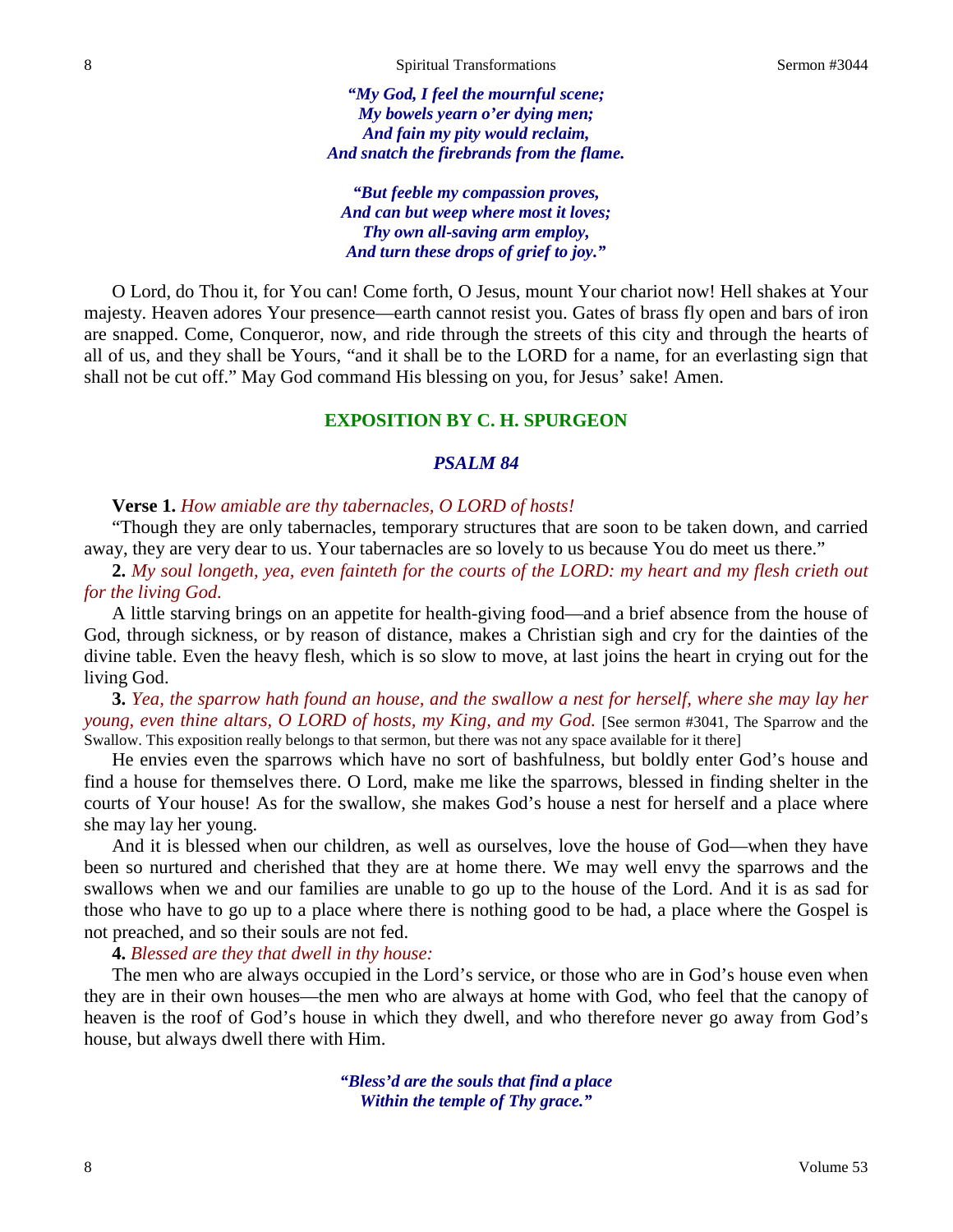# **4.** *They will be still praising thee. Selah.*

How can they do otherwise? When they are God's children, at home with their Heavenly Father, and behold His glory, what can they do but praise, and praise, and praise yet again?

**5.** *Blessed is the man whose strength is in thee; in whose heart are the ways of them.*

Or as it might be rendered, "In whose heart are thy ways." The man whose strength is wholly derived from God and who spends all his strength in God's service—the man who has God's ways in his heart, and his heart in God's ways, must be blessed. This is the man to get the blessing that the Lord is waiting to give. Half-hearted worshippers do not even know what the blessing is like, but the wholehearted not only taste of it but drink it down with delight.

**6.** *Who passing through the valley of Baca make it a well; the rain also filleth the pools.*

They get a blessing on the road to God's house as well as a blessing in the house itself. It does their heart good even to be on the way to the assembly of God's people, and they sing with good Dr. Watts,—

> *"How did my heart rejoice to hear My friends devoutly say, 'In Zion let us all appear, And keep the solemn day!'"*

They also sing, with the same writer,—

### *"I love her gates,* **I love the road."**

The very road to God's house has a blessing in it for those whose hearts are right with the God of the house.

# **7.** *They go from strength to strength,*

They get stronger as they proceed on their happy, heavenward way. The men who love God and who live with God, grow stronger and stronger—not always in body, for the flesh may be growing weaker while "the inward man is renewed day by day."

"They go from strength to strength," or as it is in the margin, "They go from company to company," from the company of mourners to the company of hopers—from the company of hopers to the company of believers—from the company of the men and women of feeble faith to the company of those who rejoice in full assurance.

# **7.** *Every one of them in Zion appeareth before God.*

That is the glory of going to God's house, that we go there to appear before God, to spread our wants before Him, to confess our sin to Him, to sun our souls in the light of His countenance. It is little for us to appear before our fellow men, but to appear before God is a blessed prelude to that day "when he shall appear" and "we shall be like him; for we shall see him as he is."

**8.** *O LORD God of hosts, hear my prayer: give ear, O God of Jacob. Selah.*

O God of wrestling Jacob, hear my prayer! O God, You who did make such a gracious covenant with Jacob, be a covenant God to me!

**9.** *Behold, O God our shield, and look upon the face of thine anointed.* Look upon the face of Christ, O God, for He is "Thine anointed"!

### *"Him, and then the sinner see; Look through Jesu's wounds on me."*

#### **10.** *For a day in thy courts is better than a thousand.*

That is, better than a thousand days spent anywhere else. Feasting and rioting with the ungodly are not worthy to be compared with feasting and praising in the courts of God's house.

**10.** *I had rather be a doorkeeper in the house of my God, than to dwell in the tents of wickedness.*